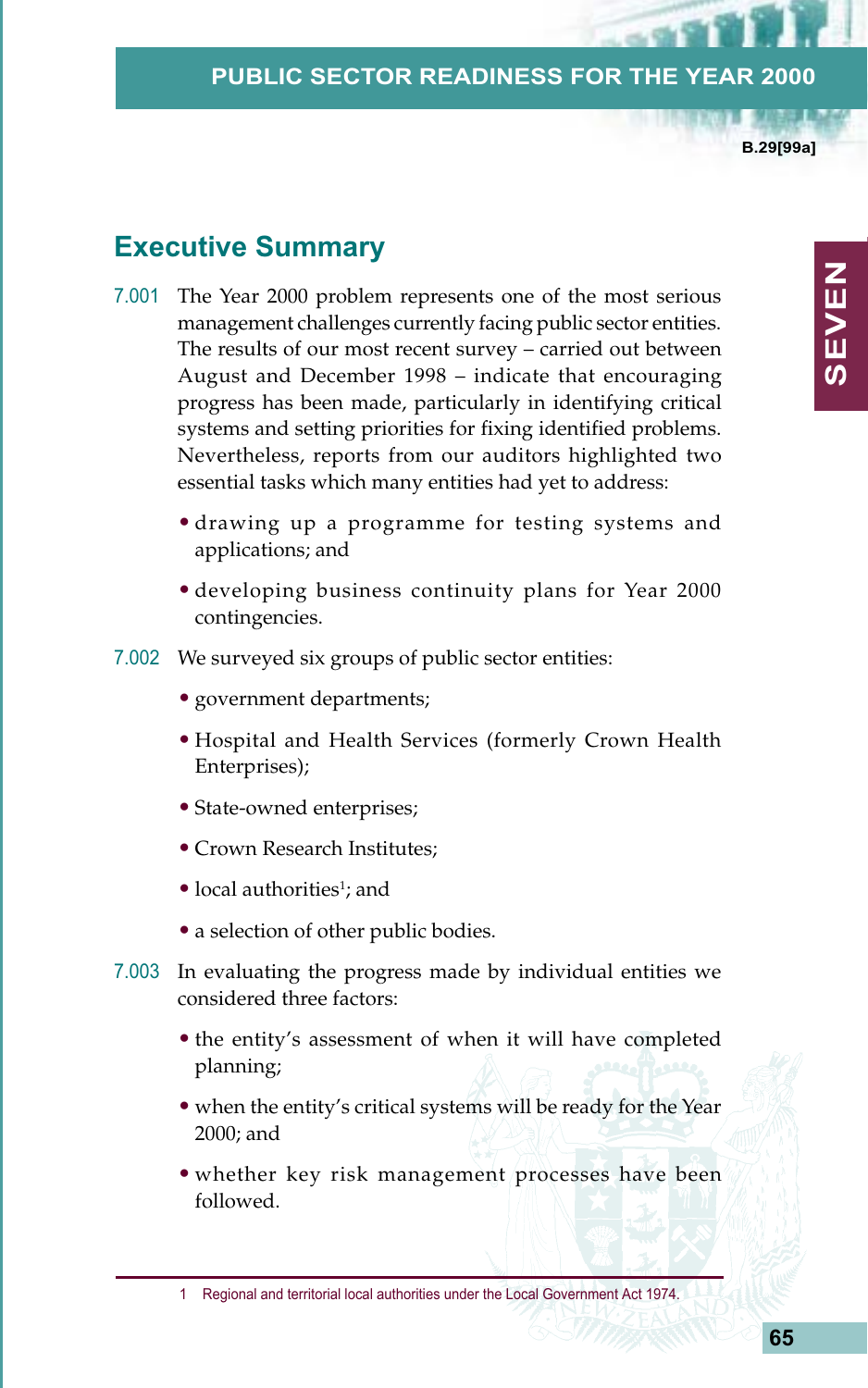- 7.004 Our analysis indicates that many entities have continued to underestimate the extent of the problem and the work involved to address it. A significant proportion of Hospital and Health Services and local authorities, in particular, still have a lot of essential tasks to complete, placing them at risk of missing their deadlines.
- 7.005 Local authorities are responsible for managing important items of community infrastructure – including water supply and sewage disposal. Disruption to the operation of hospitals may endanger lives. Many Hospital and Health Services and local authorities are large and complex, making the task of addressing the Year 2000 problem a difficult one. Nonetheless, given that health, safety and welfare are at stake, and deadlines are fast approaching, there is no margin for error.

## *Further Monitoring of Progress*

- 7.006 We will continue to take a close interest in the efforts which the public sector is making to address the Year 2000 problem. In particular, we will be watching the progress of those entities that, at the time of our 1998 survey, were not meeting our expectations for being ready for the Year 2000.
- 7.007 Our auditors are required to alert us to any information which gives rise to doubt that, as a consequence of the Year 2000 problem, an entity will be able to continue as a going concern, or deliver essential services. We will also seek special reports through our auditors and, if necessary, direct assurance from individual entities wherever we have reason to believe that governing bodies and senior management may not be making satisfactory progress.
- 7.008 The ongoing responsibility for monitoring progress in managing the Year 2000 problem rests with central government agencies and sector groups. We are aware of the leadership role played by the Y2K Readiness Commission set up by the Government last year. We are also aware that the Ministry of Health and the State Services Commission, and Local Government New Zealand are monitoring progress in the health sector and in local government respectively, providing ongoing assessment, guidance and co-ordination. Each of these monitoring agencies has an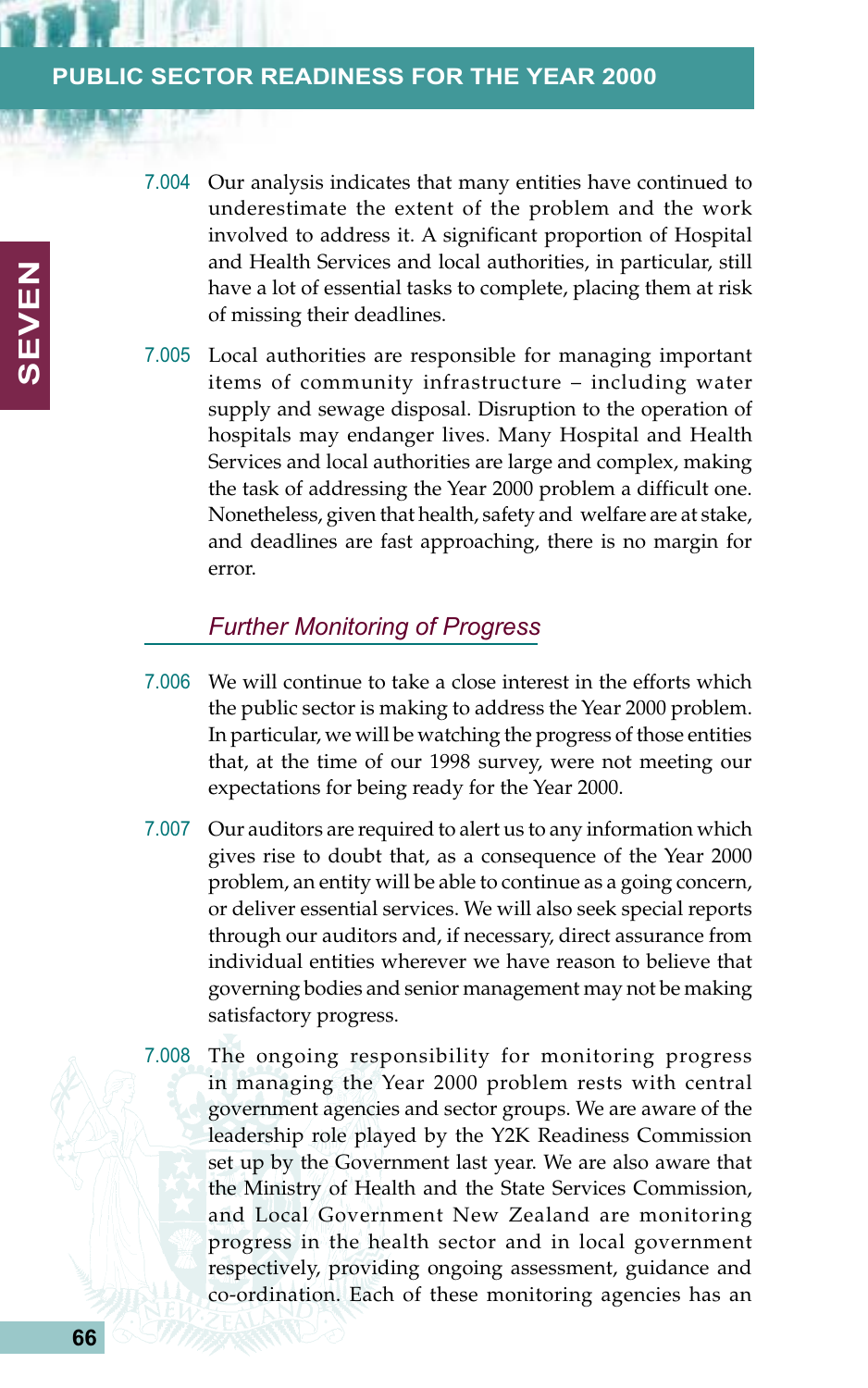**B.29[99a]**

**SEVEN**

**SEVEN** 

important role to play in promoting good practice, and in facilitating the sharing of information.

7.009 We have briefed each monitoring agency on the general findings from our survey. Some of our findings differ from those reached by the State Services Commission and other monitoring agencies, the reasons for which we have discussed with them.

> 2 See our *Fourth Report for 1997*, parliamentary paper B.29[97d], pages 9-42. We summarised the results of the local authorities we surveyed in our *First Report for 1998*, parliamentary paper B.29[98a], pages 99-109.

**67**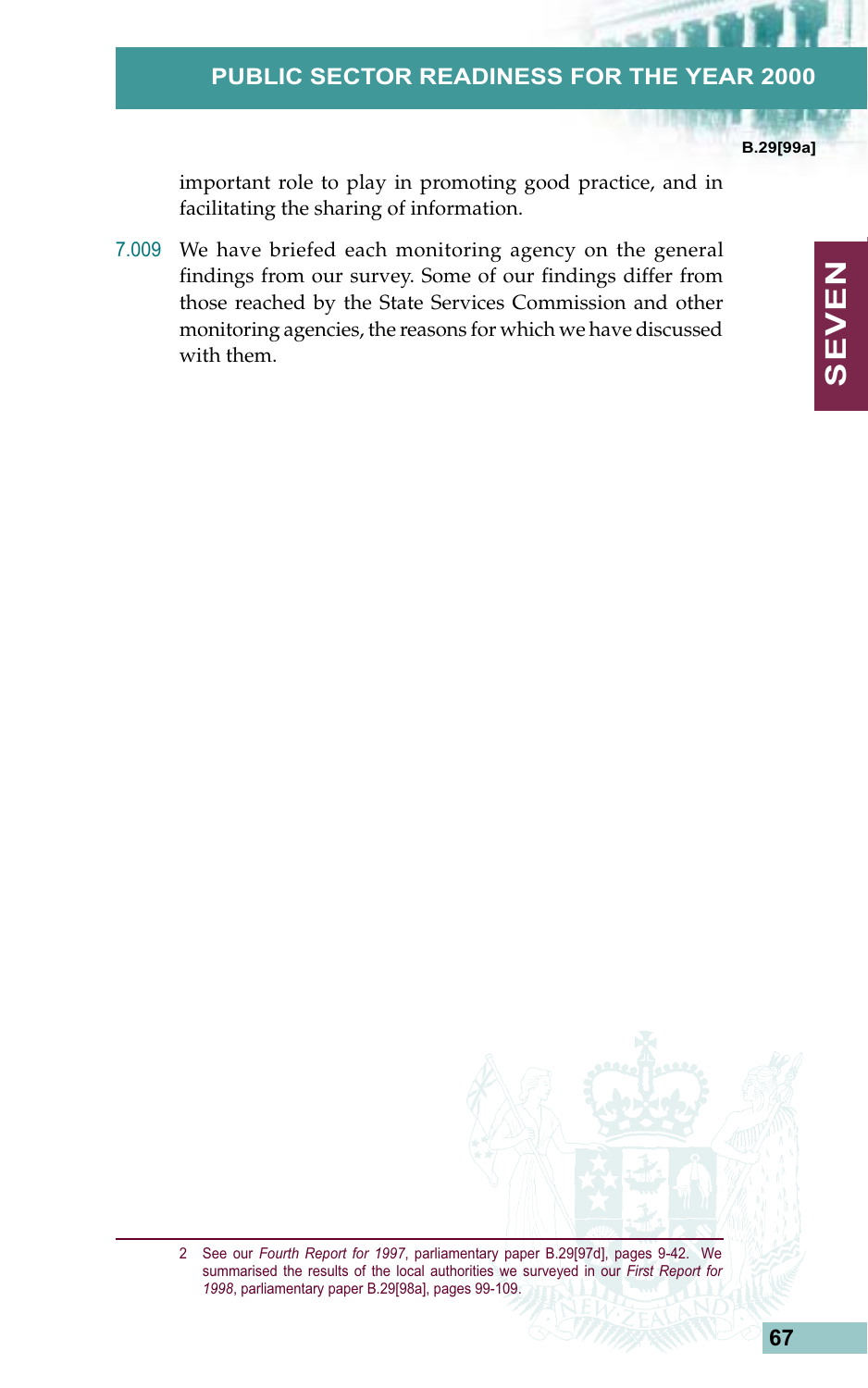# **Introduction**

- 7.010 In December 1997 we published a report *Is the Public Sector Ready for the Year 2000?*<sup>2</sup> That report was based on the findings from a survey we conducted of Year 2000 risk management practices among public sector entities.
- 7.011 The results of that survey provided us with a benchmark against which to monitor progress in each entity. We carried out a follow-up survey from August to December 1998, to provide Parliament with a further assessment of how well public sector entities are handling the issue. This report:
	- outlines our role as auditors in respect of the risks posed by the Year 2000 problem;
	- describes the initiatives we have taken to provide guidance and assessment through our auditors; and
	- analyses the results of our recent survey.

# **Clarifying the Respective Responsibilities of Management and Auditors**

7.012 Responsibility for addressing the risks associated with the Year 2000 problem lies with governing bodies and management. For the auditor the Year 2000 issue does not create any new responsibilities. In particular, the auditor is not responsible for ensuring that the entity is prepared for the Year 2000 date change.

> *Responsibility for addressing Year 2000 risks lies with governing bodies and management.*

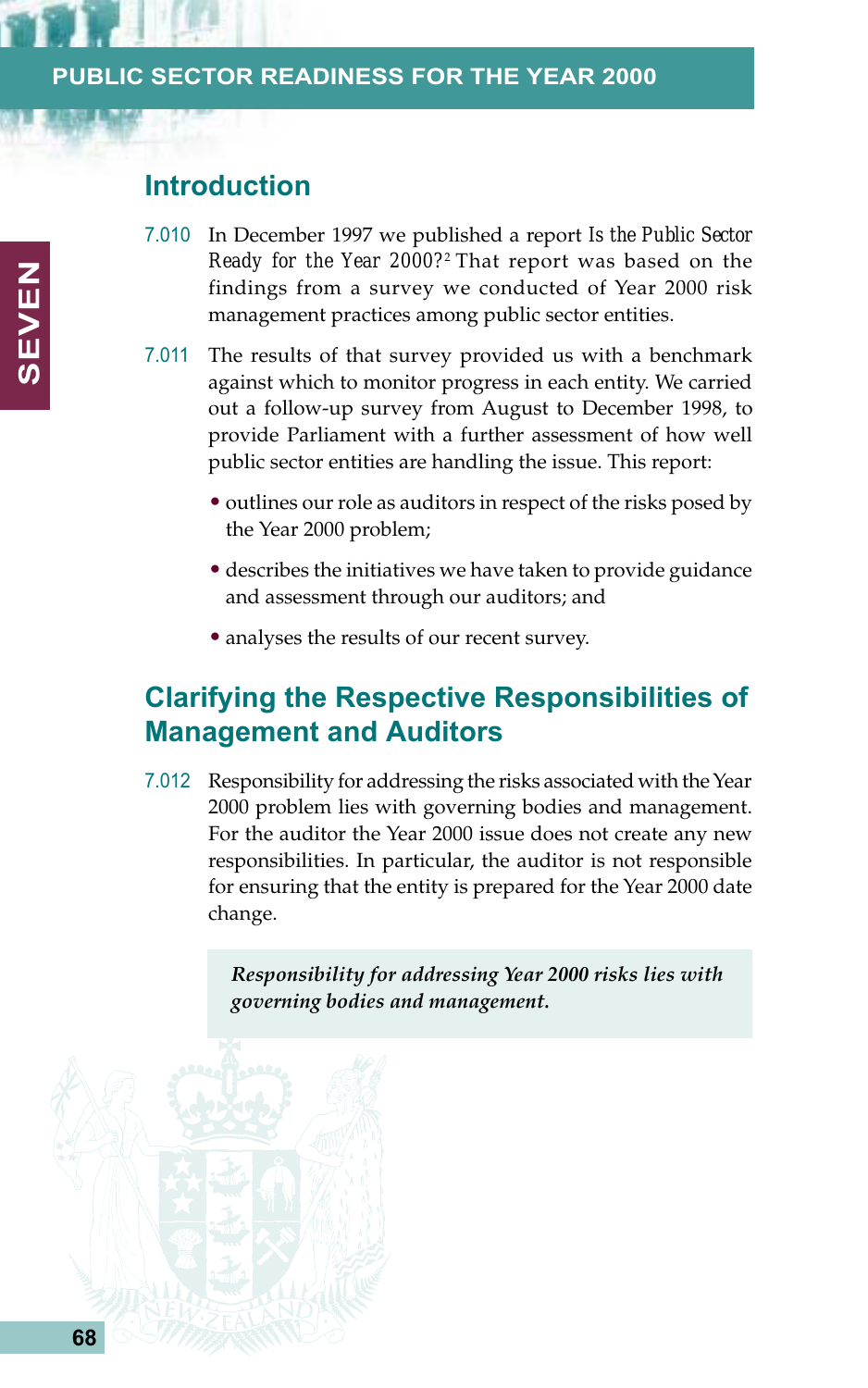**B.29[99a]**

- 7.013 However, the Year 2000 issue may nonetheless merit our attention in the normal course of the audit where it constitutes a significant source of risk. The auditor may consider it appropriate to make enquiries of management about the entity's strategy for addressing the Year 2000 issue, and may make observations about the processes followed to identify and manage its Year 2000 project. The potential impact on the financial statements, and on the ability of the entity to continue carrying out its business, will be important considerations for the auditor in deciding what enquiries should be made of management.
- 7.014 Recognising the need to clarify the respective responsibilities of management and the auditor, in 1998, the Institute of Chartered Accountants of New Zealand (ICANZ) issued an Audit Guidance Statement *Implications for Management and Auditors of the Year 2000 Issue*. The objectives of that statement were to:
	- assist in clarifying the respective responsibilities of the auditor and management;
	- suggest inquiries for an auditor to make of management;
	- suggest matters which might be reported to management;
	- provide assistance in the application of the Auditing Standards and other Audit Guidance Statements to this issue;
	- outline circumstances where an auditor may issue a modified audit report; and
	- assist in overcoming the risk of an audit expectation gap arising.
- 7.015 All of our auditors are required to comply with the ICANZ guidance.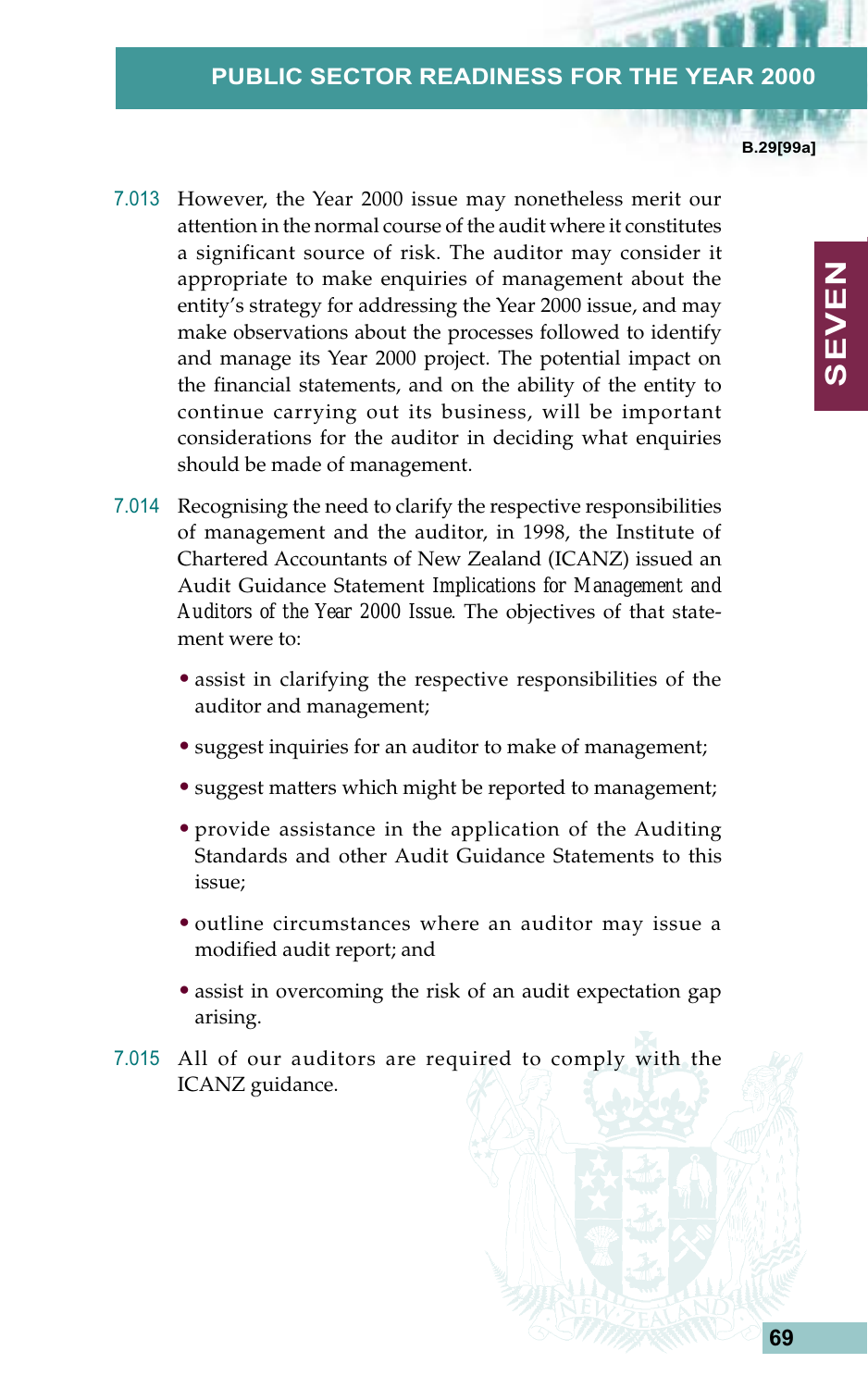## *What Approach Have We Taken to the Year 2000 Issue?*

7.016 Our objectives have been to:

- raise awareness of the issue across the public sector, and provide general guidance where appropriate;
- encourage entities to make public disclosures about their handling of the Year 2000 issue in annual plans, financial statements, and other core public accountability documents;
- fulfil our reporting responsibilities to Parliament on any potential financial and non-financial performance consequences of the Year 2000 issue;
- encourage public sector entities to take a systematic risk management approach to the Year 2000 issue – which entails following a robust project management approach in tackling the issue, and directing efforts to fixing those systems critical to the delivery of essential services;
- ensure that Year 2000 issues are considered in the planning and conduct of audits, and that auditors raise concerns with management or the governing body where appropriate; and
- maintain regular contact with government agencies responsible for the co-ordination of Year 2000 work across sectors.
- 7.017 Figure 7.1 opposite shows the range of initiatives we have taken to bring Year 2000 issues to the attention of entities throughout the public sector, promote good practice, and inform Parliament of progress.
- 7.018 The public sector entities we surveyed in the second half of 1997 were made aware of the expectations we had of their risk management processes, and the report of our findings was widely distributed. Instructions to our auditors for the 1997-98 and 1998-99 audits required them to:
	- monitor progress made by individual entities against the results of our 1997 survey;
	- raise any significant concerns with management; and
	- report those concerns to us.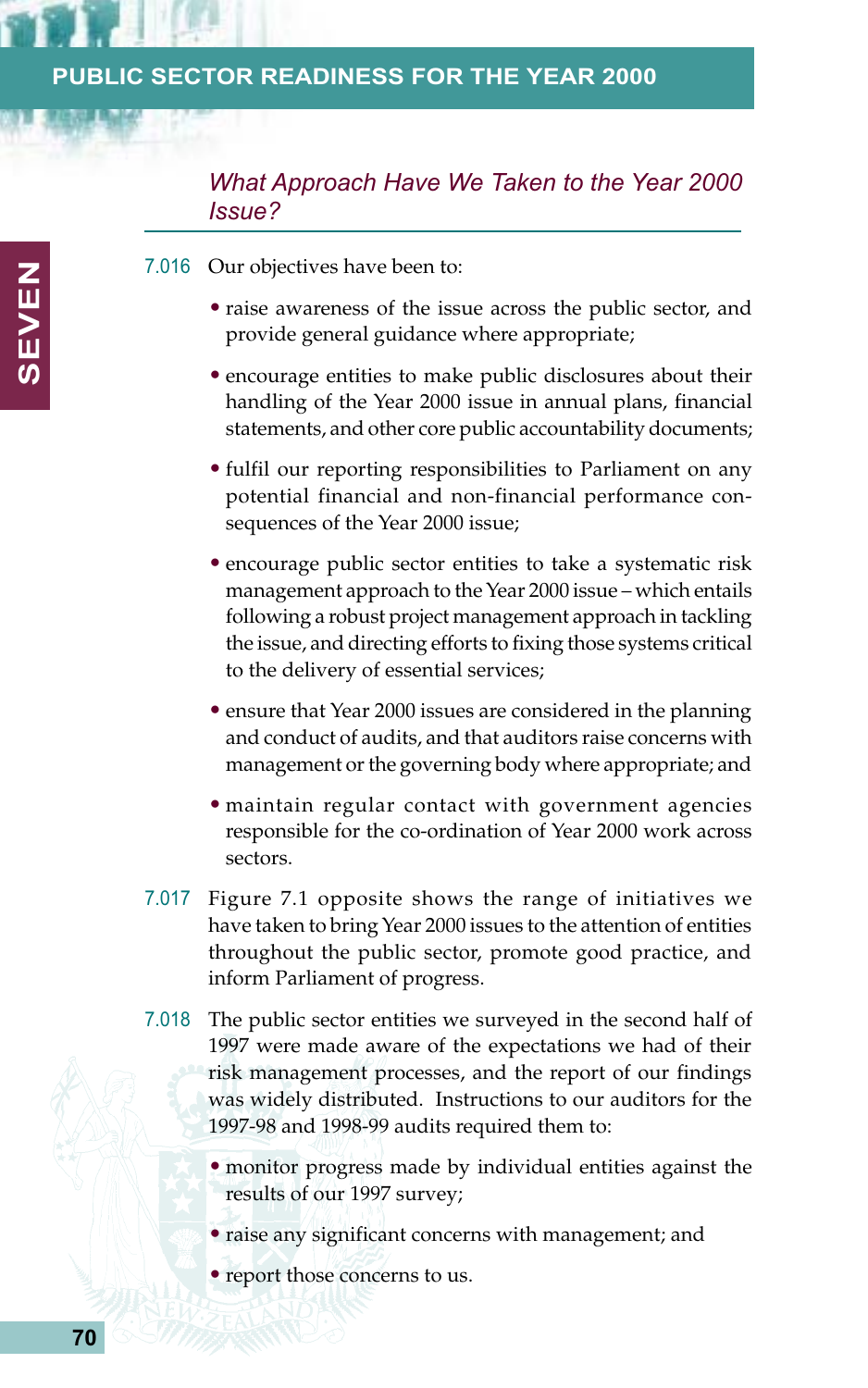**B.29[99a]**

*Figure 7.1 Audit Office Initiatives to Date on the Year 2000 Issue* General Policy Statements Issued to Auditors Reporting to Parliament \* \* \*SR LGR

|                                                    | SR                         |                                |                       |                                                       |                                                                                                                                                                 |
|----------------------------------------------------|----------------------------|--------------------------------|-----------------------|-------------------------------------------------------|-----------------------------------------------------------------------------------------------------------------------------------------------------------------|
|                                                    |                            | <b>Financial Reviews</b>       |                       |                                                       | Aug Sep Oct Nov Dec Jan Feb Mar Apr May Jul Aug Agg Sep Oct Nov Dec Jan Feb Mar<br>Ang den Geo Sep Ge Sep Spr Agg Sep Ge Sep Sep Oct Nov 1951 and 1967 Apr 1962 |
|                                                    |                            |                                |                       |                                                       |                                                                                                                                                                 |
| $\star$                                            |                            |                                |                       |                                                       |                                                                                                                                                                 |
|                                                    |                            |                                |                       |                                                       |                                                                                                                                                                 |
|                                                    |                            |                                |                       |                                                       |                                                                                                                                                                 |
|                                                    |                            |                                |                       |                                                       |                                                                                                                                                                 |
| $\star$                                            |                            |                                |                       |                                                       |                                                                                                                                                                 |
|                                                    |                            | Estimates                      |                       |                                                       |                                                                                                                                                                 |
|                                                    |                            |                                |                       |                                                       |                                                                                                                                                                 |
|                                                    | LGR                        |                                |                       |                                                       |                                                                                                                                                                 |
| $\star$                                            |                            |                                |                       |                                                       |                                                                                                                                                                 |
|                                                    |                            |                                |                       |                                                       |                                                                                                                                                                 |
|                                                    |                            | <b>Financial Reviews</b>       |                       | Specific Y2K Requirements for Auditors $\blacksquare$ |                                                                                                                                                                 |
|                                                    |                            |                                |                       |                                                       |                                                                                                                                                                 |
|                                                    | $S_{\rm R}$                |                                |                       |                                                       |                                                                                                                                                                 |
|                                                    |                            |                                |                       |                                                       |                                                                                                                                                                 |
|                                                    |                            |                                |                       |                                                       |                                                                                                                                                                 |
|                                                    |                            |                                |                       |                                                       |                                                                                                                                                                 |
|                                                    |                            |                                |                       |                                                       |                                                                                                                                                                 |
| to Auditors<br>Statements Issued<br>General Policy | Reporting to<br>Parliament | Advice to Select<br>Committees | Survey and<br>Updates | Sector Audit<br><b>Briefs</b>                         |                                                                                                                                                                 |

# = Survey Results **SR = Survey Results** SR<br>LGR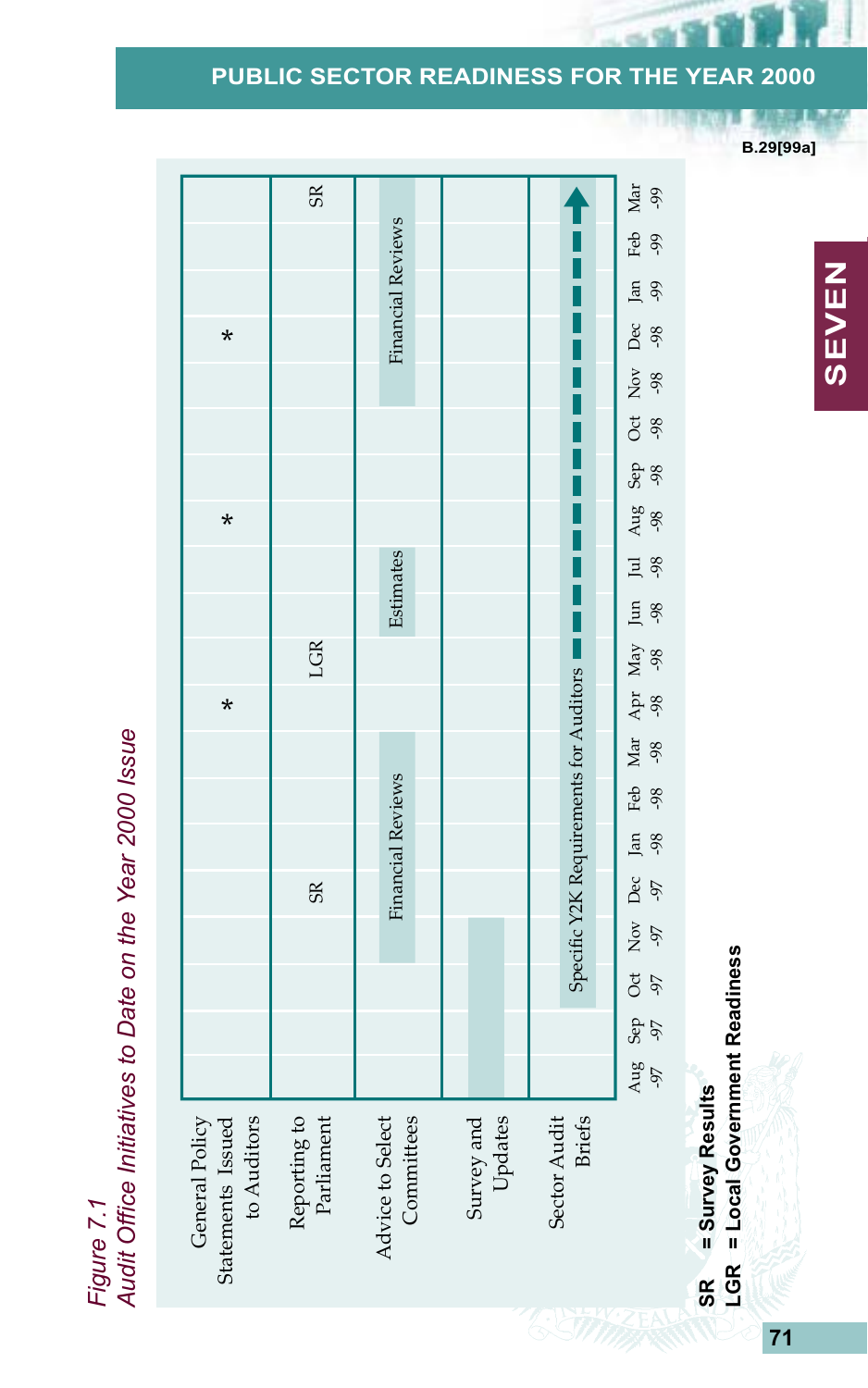- 7.019 Where auditors considered it necessary, they were instructed to obtain representations from the entity's management about the steps taken, or plans in place, to address the Year 2000 issue.
- 7.020 We have encouraged all select committees (when carrying out financial reviews) to seek assurance from the management of government departments and agencies about progress in addressing the Year 2000 issue. In addition, we briefed the Government Administration Committee and the Prime Minister's Year 2000 Taskforce on the findings from our 1997 survey.
- 7.021 We have also maintained contact with those government agencies and relevant bodies with a direct interest in the issue. These include the State Services Commission, the Ministry of Commerce, and the Ministry of Health.
- 7.022 Where information obtained through our auditors gives rise to concern we have sought additional assurance from the entity concerned.

# **Specific Requirements for 1998-99 Annual Audits**

- 7.023 In April 1998 we issued a general policy statement to our auditors on the accounting implications of the Year 2000 issue. The following August we issued a further policy statement outlining the audit approach which auditors should take in light of the Auditing Guidance Statement issued by ICANZ.
- 7.024 In December 1998 we issued a third policy statement, outlining our specific requirements for 1998-99 annual financial audits. During the interim audit all auditors are required to specifically consider whether the Year 2000 issue is likely to have an impact on the ability of the entity to continue to operate as a going concern or continue to provide essential services. The auditor must notify us immediately where there is doubt on either account.

*Every public sector entity should be able to demonstrate that it will continue to operate as a going concern, and continue to provide essential services.*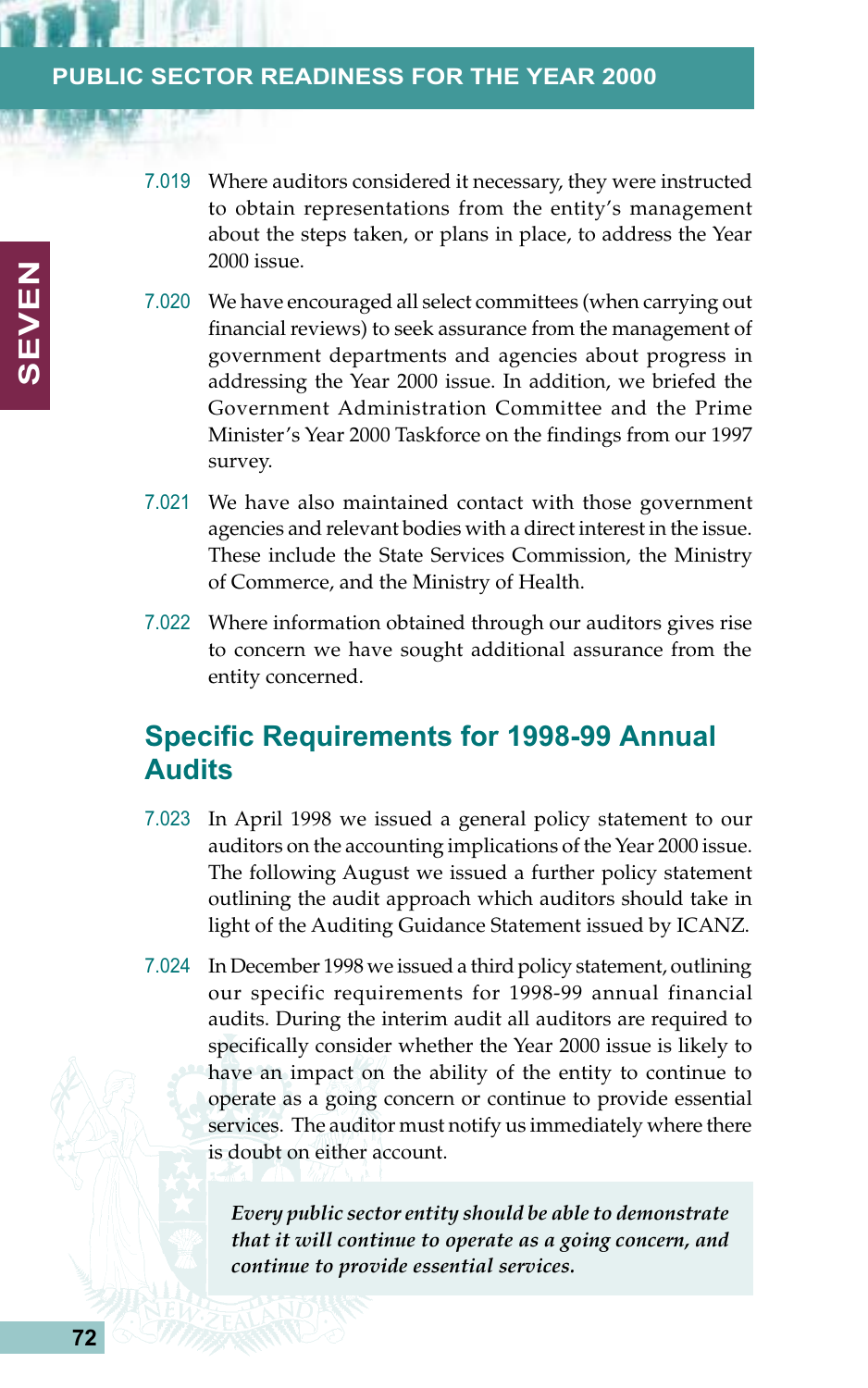**B.29[99a]**

- 7.025 Our auditors have been told to encourage entities to disclose in their 1998-99 annual reports:
	- the initiatives taken by the chief executive or the governing body to identify Year 2000 risks;
	- the outcome of the risk identification process;
	- the actions (or proposed actions) taken to minimise the risks identified; and
	- any contingency plans that have been prepared in the event of systems failure.
- 7.026 Circumstances under which disclosure by an entity may be necessary include:
	- where Year 2000 problems will result in the entity being unable to continue as a going concern;
	- where Year 2000 problems will result in the entity being unable to continue to provide essential services (although the entity is still considered to be a going concern);
	- where there is uncertainty attributable to the entity's operations or activities arising from the Year 2000 issue; and
	- where the entity has identified a matter relating to the Year 2000 issue from which it is possible to identify and evaluate exceptional risks of operating.

*We encourage every public sector entity to disclose publicly how it is handling the Year 2000 issue.*

# **Our 1998 Survey**

- 7.027 We surveyed the auditors of 195 public sector entities between August and December 1998. These entities comprised:
	- government departments, Hospital and Health Services, State-owned enterprises and Crown Research Institutes;
	- all regional and territorial local authorities; and
	- a small number of other entities selected for their likely exposure to the effects of the Year 2000 factor.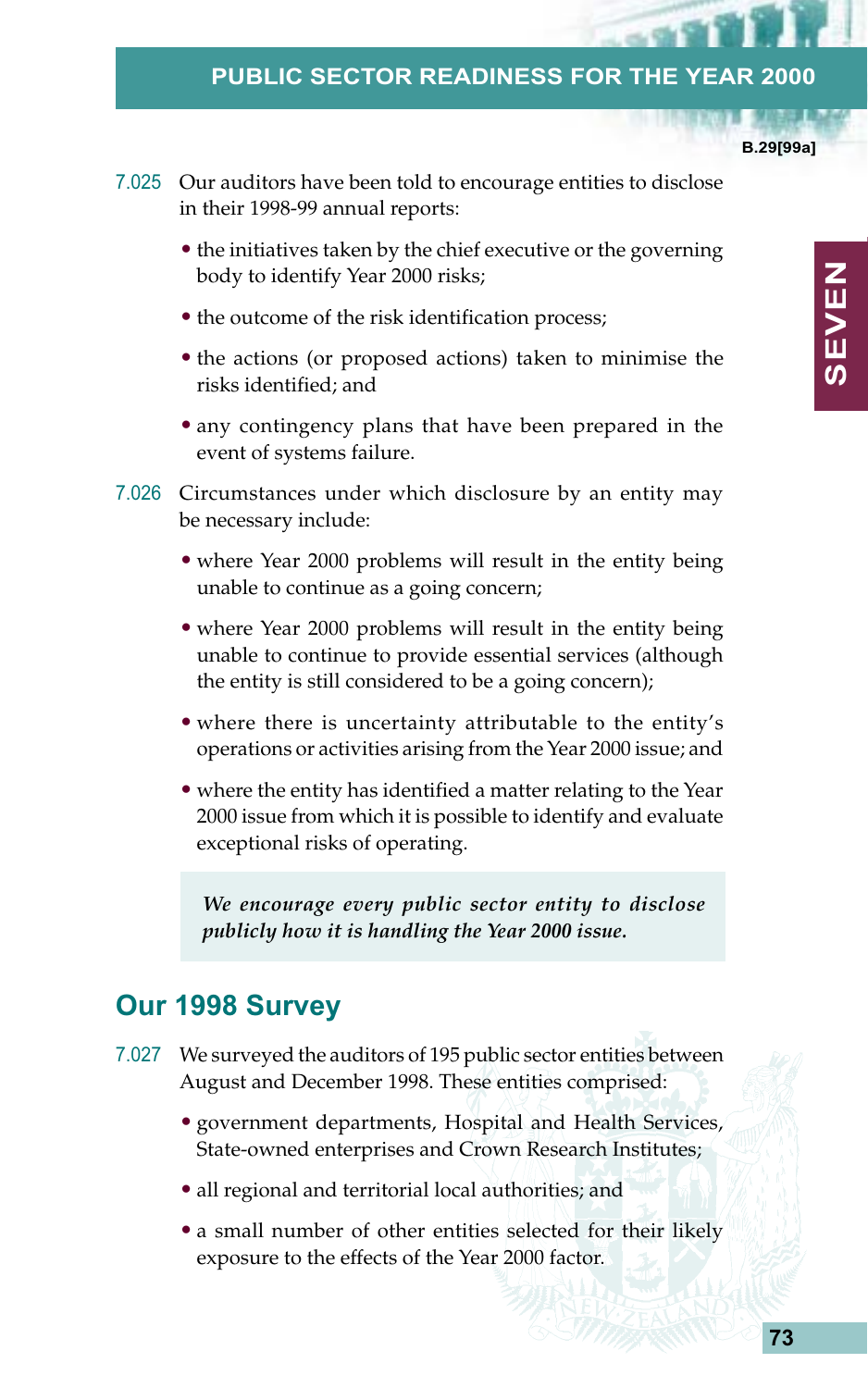- 7.028 We consulted with an external adviser in drawing up a guide to our expectations of good practice and a survey form. The survey form contained six questions which we considered particularly relevant as deadlines approach for entities to become Year 2000 compliant. Our auditors answered all survey questionnaires, after the necessary consultation with the entities concerned.
- 7.029 As we do not audit all energy companies we were not in a position to survey all companies operating in this sector. Nonetheless, we have impressed on our auditors the importance of the Year 2000 issue for the energy sector, given that it provides an essential service on which businesses and every community depends.

#### *What Questions Did We Ask Our Auditors?*

- 7.030 We sought our auditors' assessments in six areas:
	- targeting effort where the impact of failure is likely to be most severe;
	- meeting statutory and contractual obligations;
	- quantifying and obtaining the necessary resources to fix problems;
	- developing testing programmes;
	- developing business continuity plans; and
	- meeting deadlines for the completion of planning and correction of critical systems, and for Year 2000 compliance.

# **Targeting Effort**

## *Our Expectations*

7.031 Some entities may not be able to obtain the resources, or have the time, to fix all Year 2000 problems or address all areas of potential risk. They must direct their efforts – and often scarce resources – to critical areas of their business where systems failure is likely to have the most serious impact on clients and the community.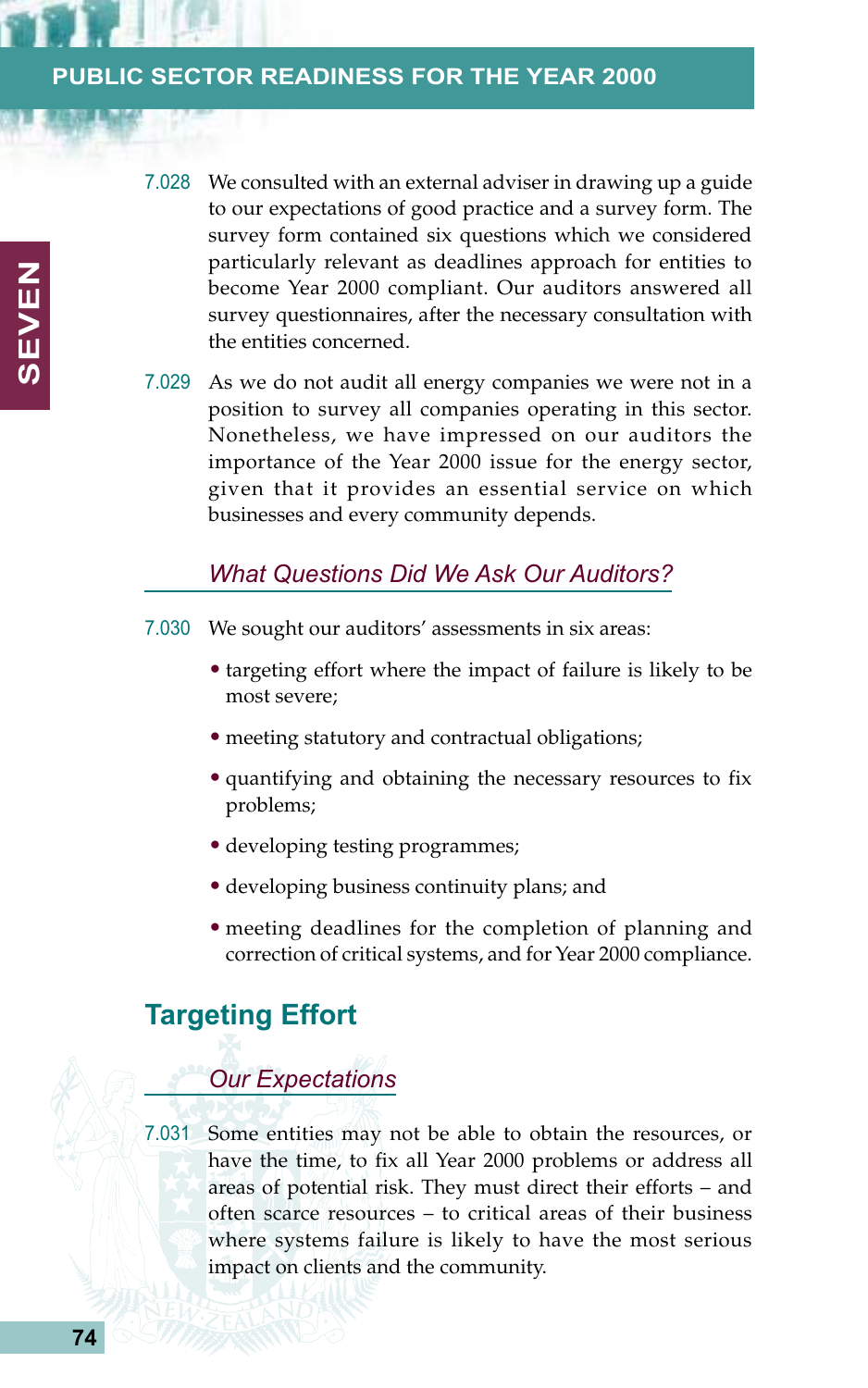**B.29[99a]**

*Targeting effort is about directing scarce time and resources to critical areas of the business where Year 2000 problems will have the most serious impact on health, safety and welfare.*

- 7.032 Systems or processes can be defined as critical where their failure will affect the health, safety or welfare of individuals or the community. Other key systems or processes may have a serious impact on the effective functioning of the business, the amounts recognised and reported in the financial statements, and (in certain circumstances) the validity of the going concern assumption. We expected entities to have used a logical and systematic prioritisation process to rank their at-risk systems or processes in order of likely impact, consistent with the objectives of the business.
- 7.033 We put three questions:
	- had the entity identified its most critical systems?;
	- was the auditor satisfied that criteria used to differentiate between critical and non-critical systems reflected a logical and systematic process for setting priorities?; and
	- was the entity focusing its remedial efforts on those areas of its business where the Year 2000 problem would have the greatest impact?

#### *Our Findings*

7.034 Figure 7.2 on the next page shows that almost all entities had identified their critical systems. This is vital where time is running out and resources more difficult to obtain.



**SEVEN NEVEN**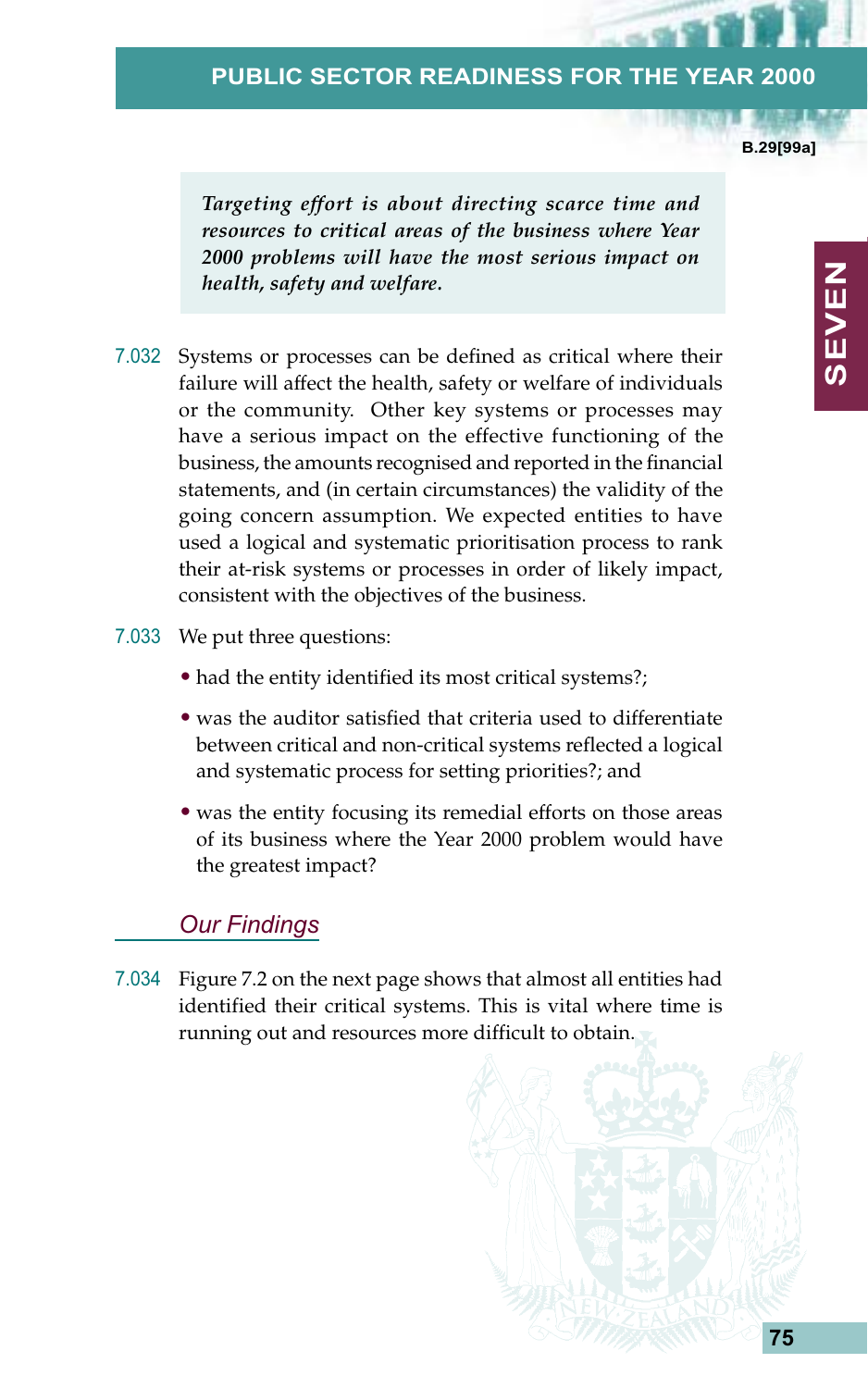# *Figure 7.2*

*Entities That Had Identified the Most Critical Systems*

| <b>Group</b>                 | <b>Yes</b> | <b>No</b> |
|------------------------------|------------|-----------|
| Government departments       | 43         |           |
| Hospital and Health Services | 23         | 1         |
| State-owned enterprises      | 14         |           |
| Crown Research Institutes    | 9          |           |
| Local authorities            | 81         | 6         |
| Other public bodies          | 18         |           |
| <b>Totals</b>                | 188        | 7         |

7.035 Similarly, in the judgement of our auditors, nearly all entities had used a logical and systematic process to set priorities (Figure 7.3 below), and were focusing remedial effort where the impact would be most serious (Figure 7.4 opposite).

## *Figure 7.3 Entities That Had Used a Logical and Systematic Process To Set Priorities*

| <b>Group</b>                 | <b>Yes</b> | <b>No</b> |
|------------------------------|------------|-----------|
| Government departments       | 42         | 1         |
| Hospital and Health Services | 24         |           |
| State-owned enterprises      | 14         |           |
| Crown Research Institutes    | 9          |           |
| Local authorities            | 82         | 5         |
| Other public bodies          | 18         |           |
| <b>Totals</b>                | 189        | 6         |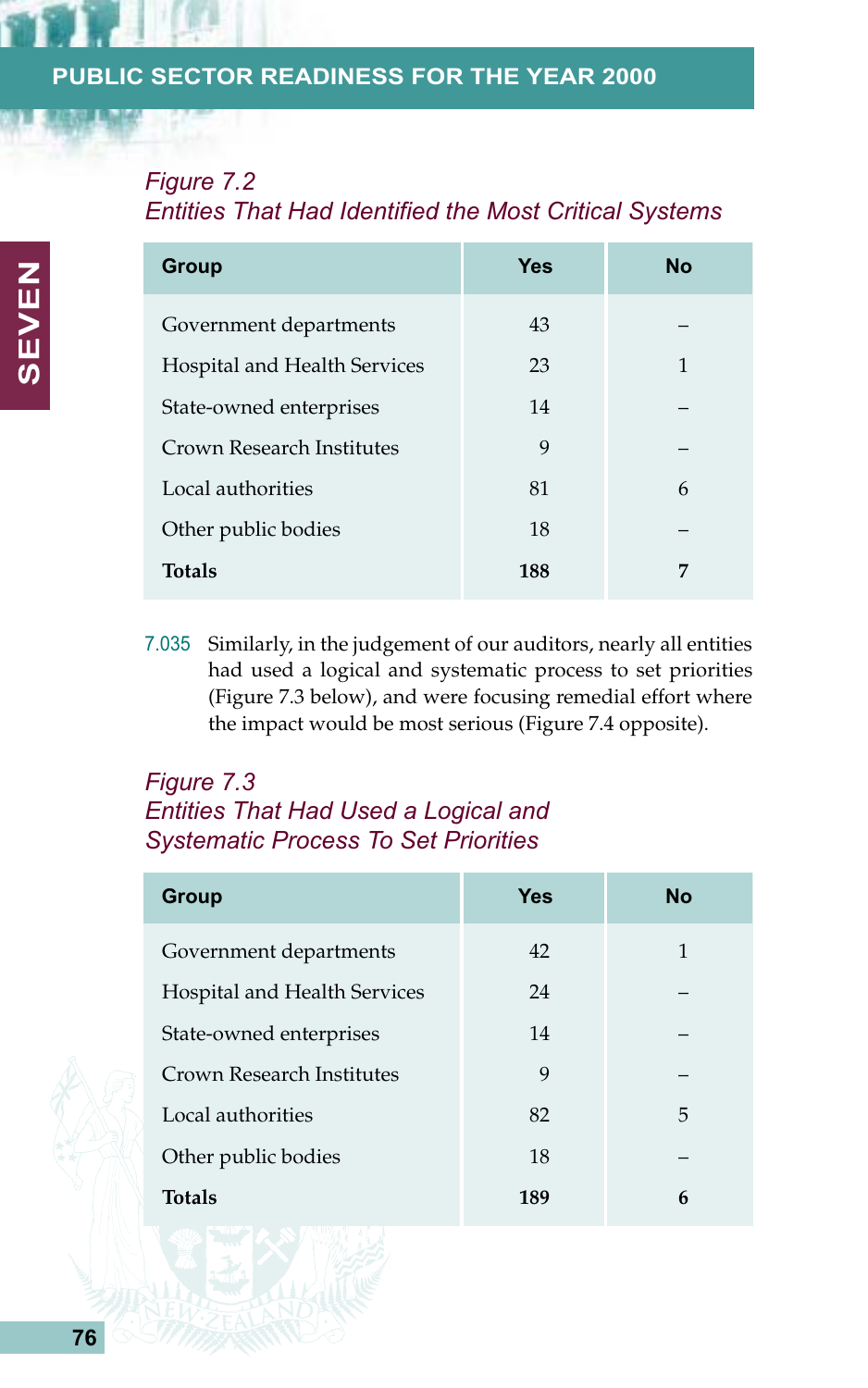**B.29[99a]**

## *Figure 7.4 Entities That Had Focused Remedial Effort Where the Impact Would Be Most Serious*

| <b>Group</b>                 | <b>Yes</b> | No |
|------------------------------|------------|----|
| Government departments       | 42         | 1  |
| Hospital and Health Services | 23         | 1  |
| State-owned enterprises      | 14         |    |
| Crown Research Institutes    | 9          |    |
| Local authorities            | 83         | 4  |
| Other public bodies          | 18         |    |
| <b>Totals</b>                | 189        | 6  |

7.036 Those few entities that have failed to set priorities for risk assessment and action plans are, in effect, relying on their ability to remedy a range of problems to a number of different deadlines. We view this as a high-risk strategy when resources are becoming scarce and there is fundamental uncertainty about the likely impacts of the Year 2000 problem. For each entity some potential impacts from the Year 2000 problem will be more severe than others. Setting priorities for taking remedial action is an essential step in the risk management process if entities are to mitigate any such impacts.

# **Meeting Statutory and Contractual Obligations**

#### *Our Expectations*

7.037 The entity's business impact assessment process should take into account its ability to meet statutory and contractual obligations. All public sector entities are required to comply with a range of statutory obligations. They may also have contractual obligations to parties such as clients, suppliers, funders and other stakeholders. Should key systems or processes fail entities may not be able to meet those obligations, placing them at risk of legal action and damaging their reputation.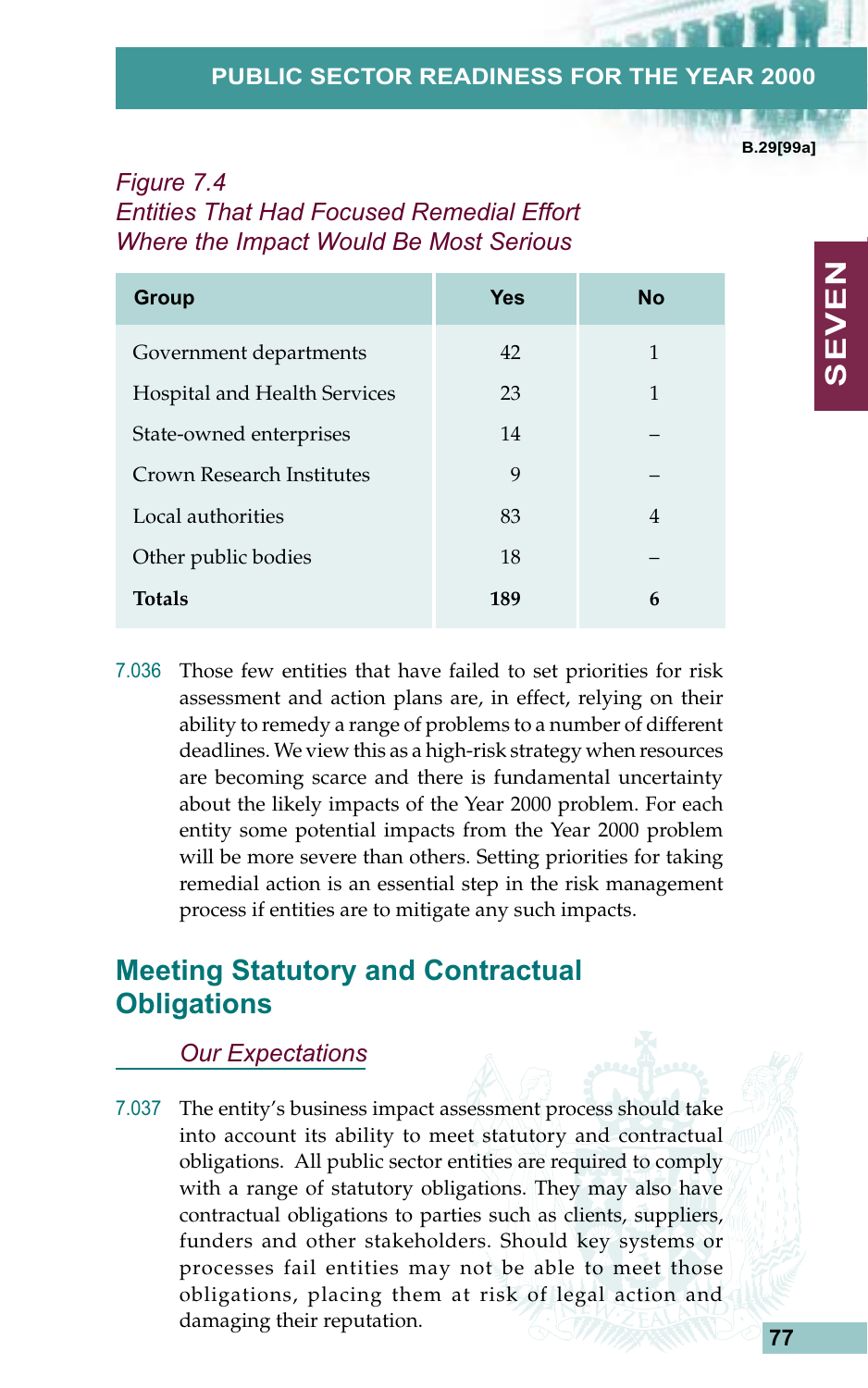*All public sector entities must consider their ability to meet their legal obligations to stakeholders.*

7.038 We asked auditors whether entities had identified their statutory and contractual obligations, and considered the possible impact of the Year 2000 problem on their ability to meet those obligations.

# *Our Findings*

7.039 With the exception of a number of local authorities, nearly all entities had identified their statutory and contractual obligations, and considered their ability to meet those obligations (Figure 7.5 below).

# *Figure 7.5 Entities That Had Identified Their Statutory and Contractual Obligations and Considered Their Ability To Meet Those Obligations*

| Group                        | <b>Yes</b> | No |
|------------------------------|------------|----|
| Government departments       | 43         |    |
| Hospital and Health Services | 23         | 1  |
| State-owned enterprises      | 14         |    |
| Crown Research Institutes    | 8          | 1  |
| Local authorities            | 68         | 19 |
| Other public bodies          | 18         |    |
| <b>Totals</b>                | 174        | 21 |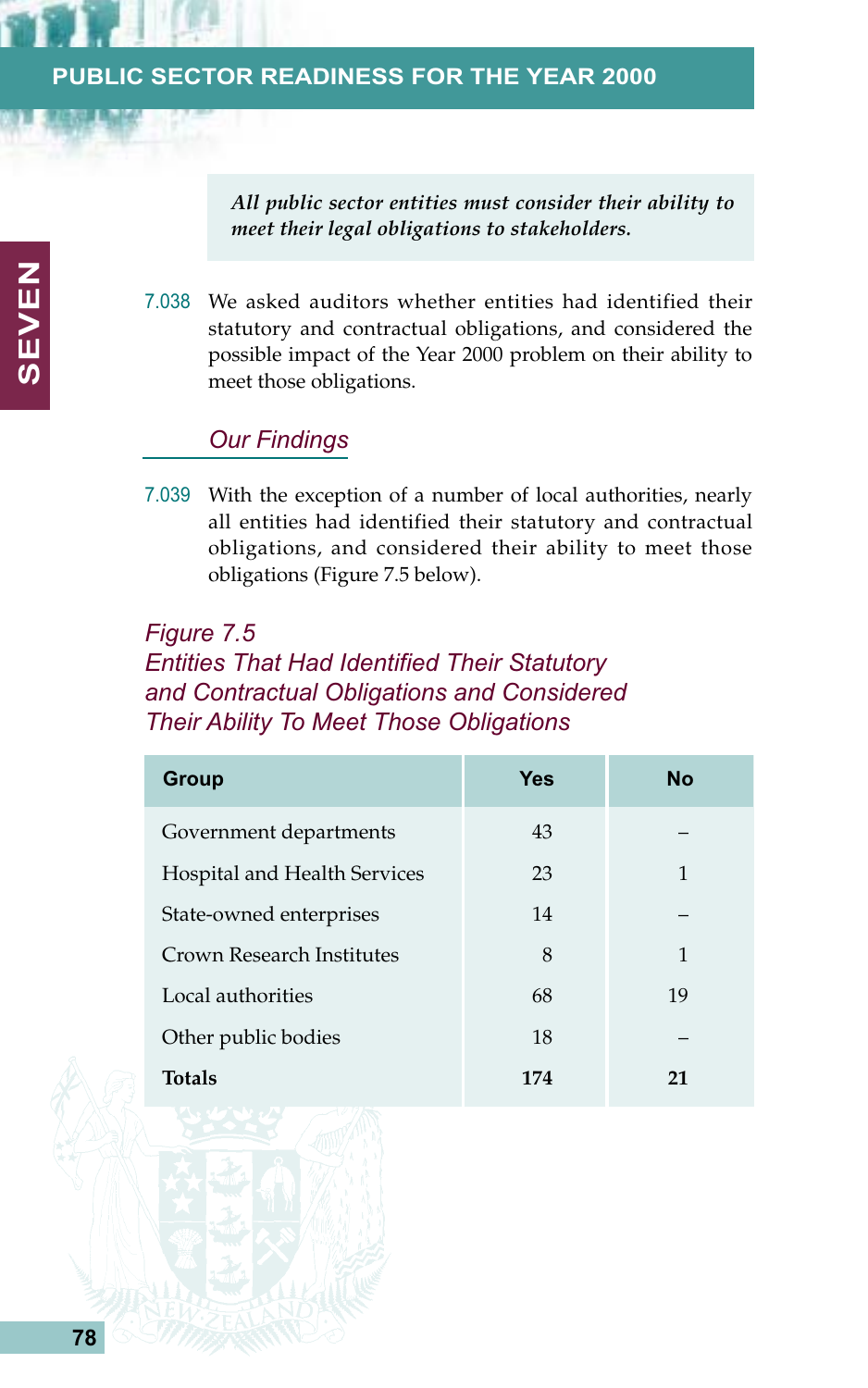**B.29[99a]**

# **Quantifying and Obtaining the Necessary Resources**

## *Our Expectations*

7.040 As deadlines approach, it is likely to become more difficult to find the necessary technical skills in the market. As entities compete for the same resources the necessary skills and expertise may not be available when most needed, and such skilled people as are available may be more expensive to retain or engage. This is likely to be particularly relevant to entities with large and complex in-house developed computer processing systems.

> *Entities need to have enough skilled people on hand when needed.*

7.041 We asked auditors whether entities had quantified the necessary skills and resources to fix Year 2000 problems in time, and whether they would be able to obtain those skills and resources when required.

## *Our Findings*

7.042 Over the survey population our auditors said 14% of entities had not quantified the necessary skills and resources – with local authorities again proportionately over-represented in this group (Figure 7.6 on the next page above). For 14 entities the auditors were not confident that the necessary skills and resources would be obtained when required (Figure 7.7 on the next page below).

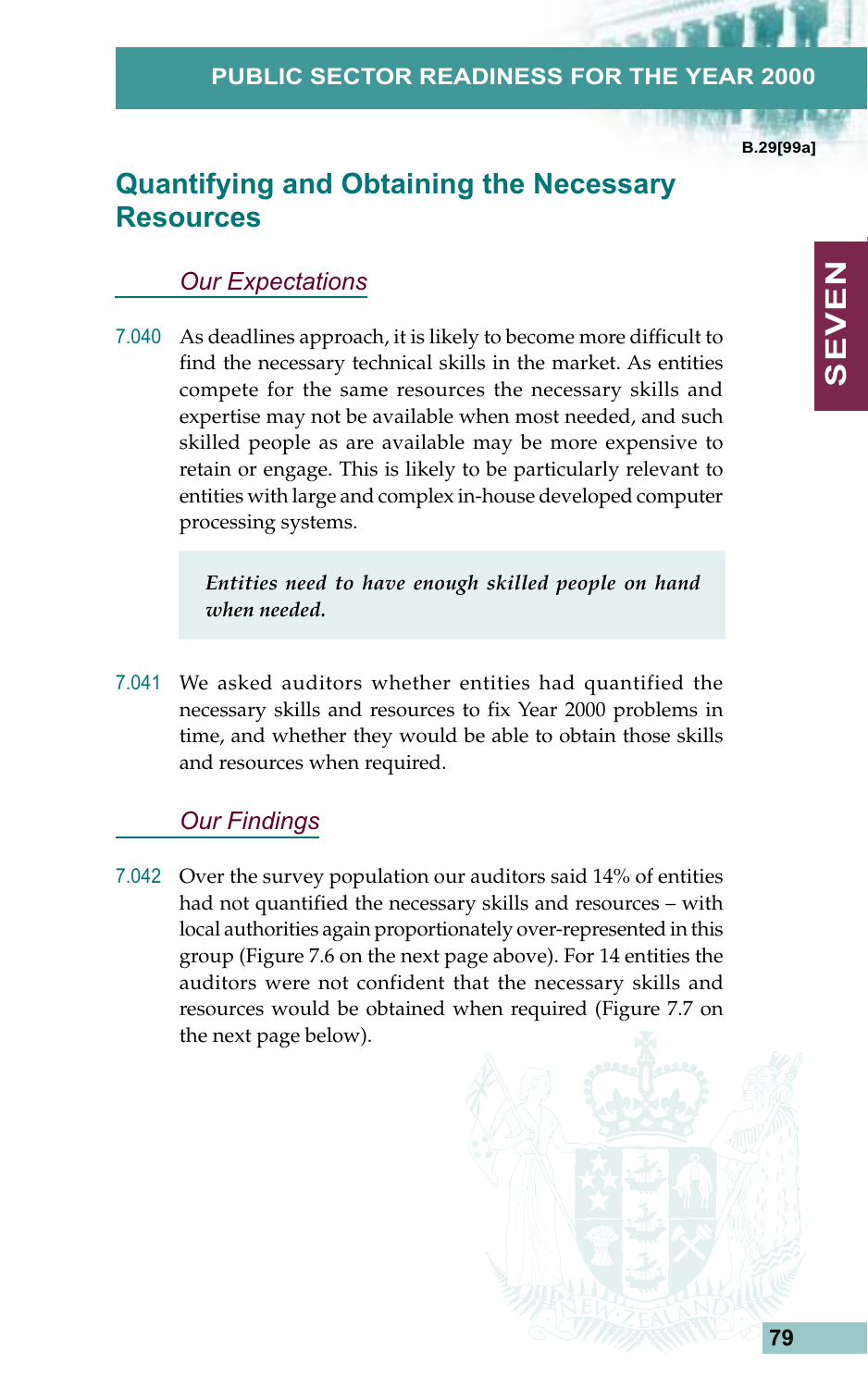# *Figure 7.6 Entities That Had Quantified the Necessary Skills and Resources*

| Group                        | Yes | <b>No</b> |
|------------------------------|-----|-----------|
| Government departments       | 40  | 3         |
| Hospital and Health Services | 19  | 5         |
| State-owned enterprises      | 13  | 1         |
| Crown Research Institutes    | 8   | 1         |
| Local authorities            | 70  | 17        |
| Other public bodies          | 18  |           |
| <b>Totals</b>                | 168 | 27        |

# *Figure 7.7 Entities That Expected To Be Able To Obtain the Necessary Skills and Resources*

| <b>Group</b>                 | Yes | <b>No</b>      |
|------------------------------|-----|----------------|
| Government departments       | 41  | $\overline{2}$ |
| Hospital and Health Services | 21  | 3              |
| State-owned enterprises      | 14  |                |
| Crown Research Institutes    | 9   |                |
| Local authorities            | 78  | 9              |
| Other public bodies          | 18  |                |
| <b>Totals</b>                | 181 | 14             |

7.043 Some entities may assume that there is no need to plan for resourcing the Year 2000 project. Some have simple systems, and others may have assigned management of the Year 2000 project to a contractor whom they expect to be responsible for engaging the necessary staff when needed. Whatever the type of systems or project arrangements, we advise all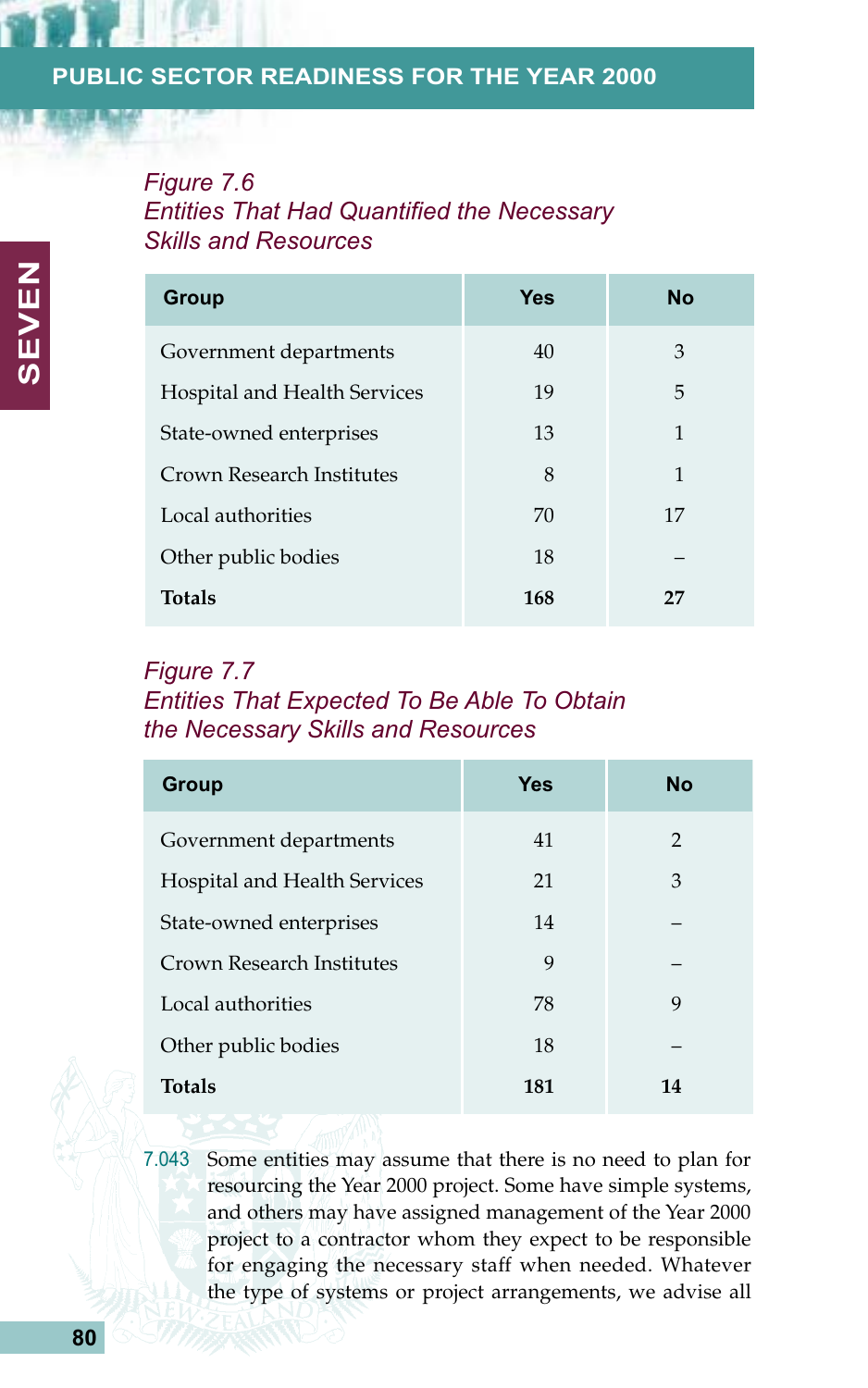**B.29[99a]**

entities to ensure that skilled staff will be on hand quickly should problems emerge without warning. This may occur through the failure of the entity's own systems or the systems of others.

# **Developing Testing Programmes**

#### *Our Expectations*

- 7.044 The best way to secure some assurance that computer applications or other chip-controlled systems will handle the Year 2000 changeover is to test them. Testing:
	- should be undertaken for diagnosis and to ensure that remedies have worked; and
	- will take place at different levels from individual applications or pieces of equipment to entire networks or systems.
- 7.045 Businesses potentially affected by the Year 2000 problem are looking at a period of 18 months or more during which a number of dates may cause problems. These problems may be triggered by:
	- business process cycles, such as the beginning of a financial year, which involve date calculations;
	- date processing practices, such as the use of special dates to signify the end of files; or
	- a computer's failure to process correctly date formats, such as because of the character make-up of the date.
- 7.046 Testing programme managers need to determine which dates are likely to cause which types of date-related problems and are most likely to affect their business operations.

*Testing is likely to be the most resource-intensive phase of a Year 2000 project. The testing phase should be well under way by now.*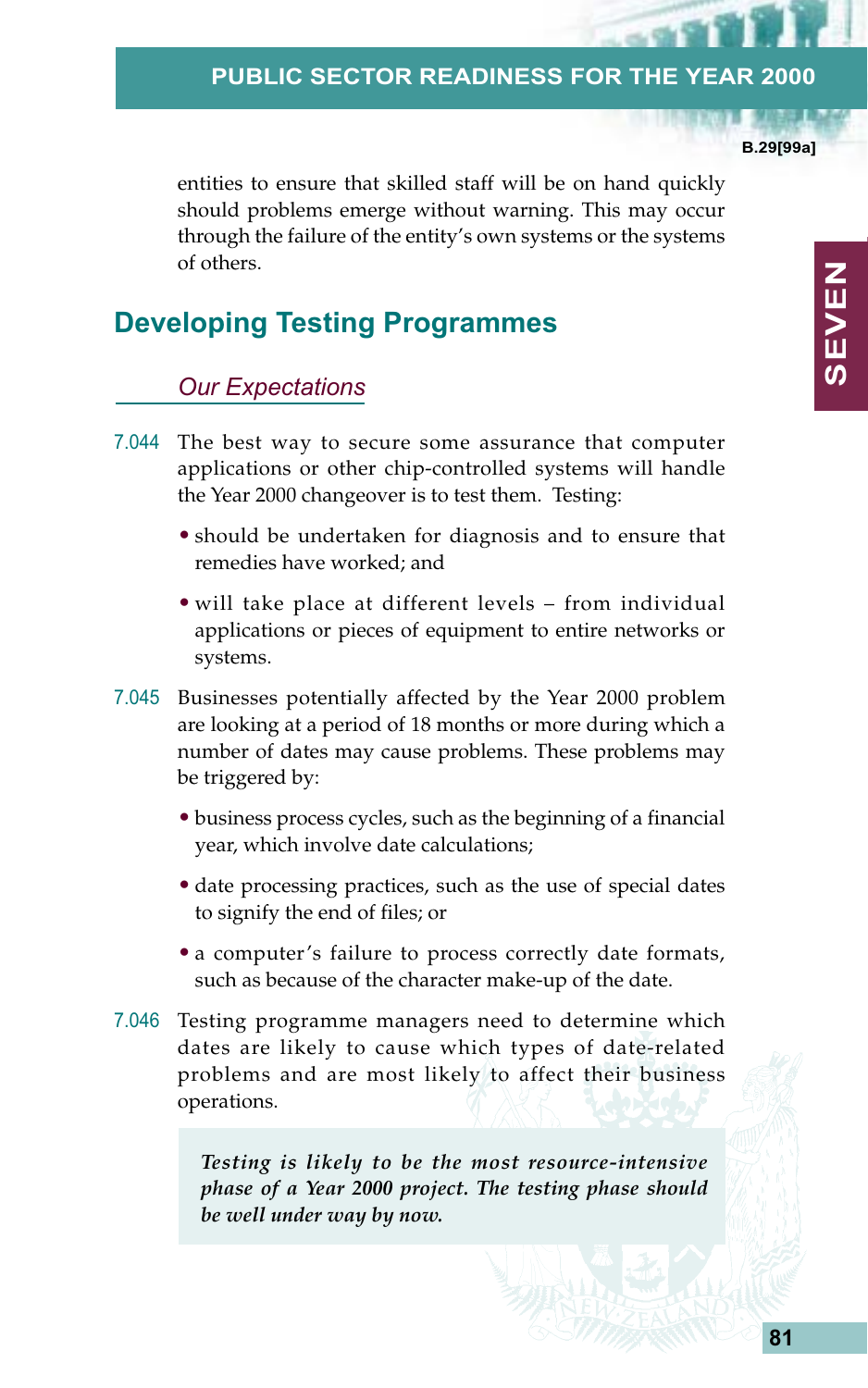7.047 Every entity should have a tailored testing programme to confirm compliance, testing the most critical devices or systems first. We asked our auditors whether entities had developed a programme for testing the operation of critical systems for their ability to handle Year 2000 dates.

# *Our Findings*

7.048 Only a small number of responses to our 1997 survey referred to testing strategies. Our 1998 survey showed that over a quarter of the entities surveyed had still not developed a testing programme (Figure 7.8 below).

# *Figure 7.8 Entities That Had Developed a Testing Programme*

| <b>Group</b>                 | Yes | <b>No</b> |
|------------------------------|-----|-----------|
| Government departments       | 33  | 10        |
| Hospital and Health Services | 17  | 7         |
| State-owned enterprises      | 14  |           |
| Crown Research Institutes    | 8   | 1         |
| Local authorities            | 55  | 32        |
| Other public bodies          | 15  | 3         |
| <b>Totals</b>                | 142 | 53        |

7.049 Testing is an integral part of any Year 2000 risk management programme, and failure to do so exposes the entity to unacceptable risk.

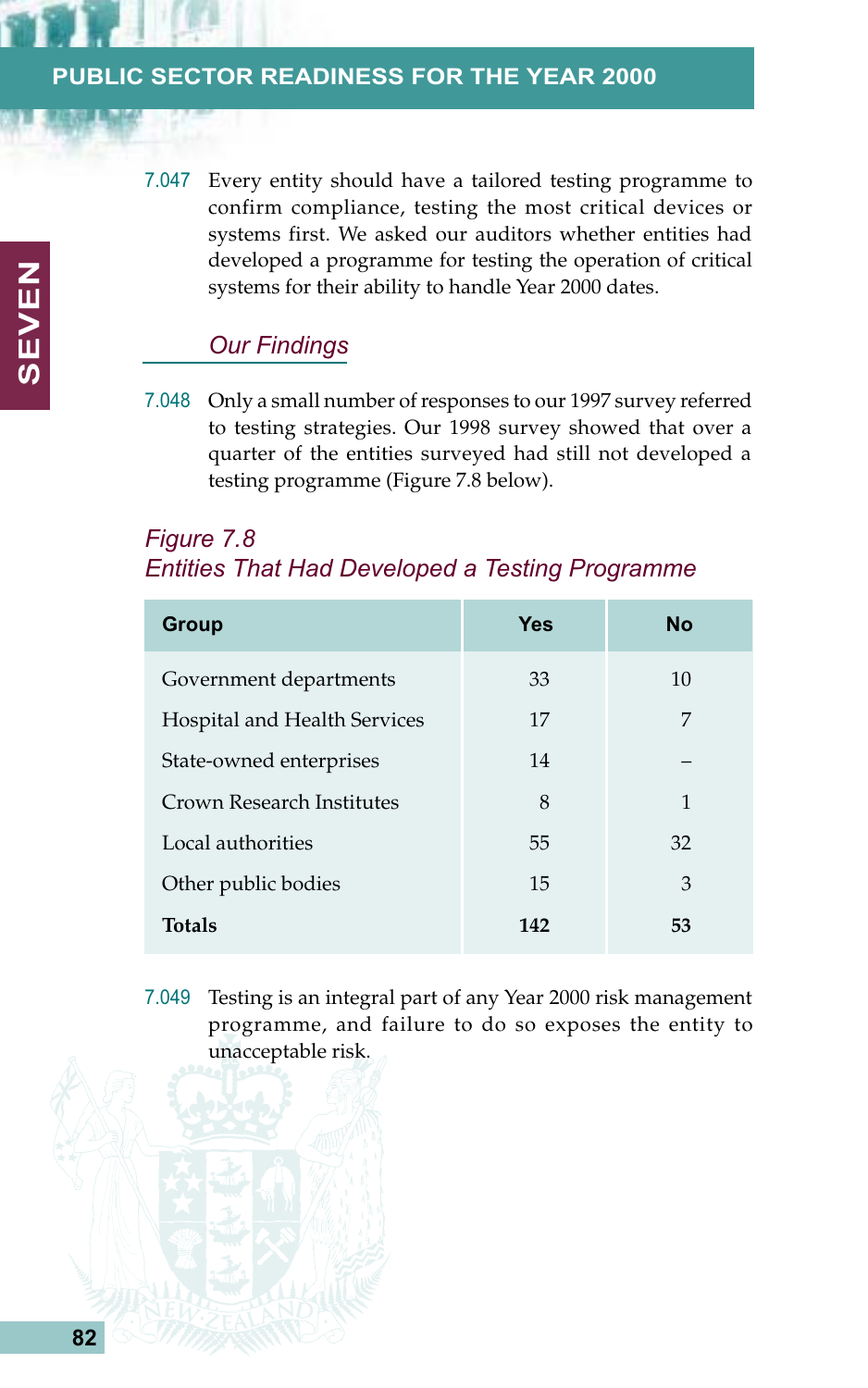**B.29[99a]**

# **Developing Business Continuity Plans**

## *Our Expectations*

7.050 Few entities can be certain of having addressed every area of possible risk. In addition, a supposedly Year 2000 compliant system may fail, and system conversions may not work. Even with the best planning, unanticipated failures may occur. The vulnerability of key business systems to unforeseen failure makes business continuity planning a vital aspect of Year 2000 project planning.

> *No entity can be certain that it will be unaffected by the Year 2000 problem. Business continuity planning recognises that not all risks can be eliminated, and should focus on the critical business processes.*

- 7.051 Business continuity plans should:
	- identify the entity's core services and critical at-risk systems;
	- identify the means by which the entity will continue its operations should key systems or processes fail; and
	- outline the actions the entity needs to take (such as use of manual procedures or parallel processes) to resume normal operations as soon as possible, including the resources required.
- 7.052 Business continuity plans should be tested so that they can be implemented swiftly and smoothly when the need arises.
- 7.053 We asked auditors whether entities had drawn up business continuity plans which specifically reflected the risks associated with their exposure to the Year 2000 problem.

#### *Our Findings*

7.054 Less than one-third of the entities we surveyed had developed business continuity plans for Year 2000 contingencies (Figure 7.9 on the next page above).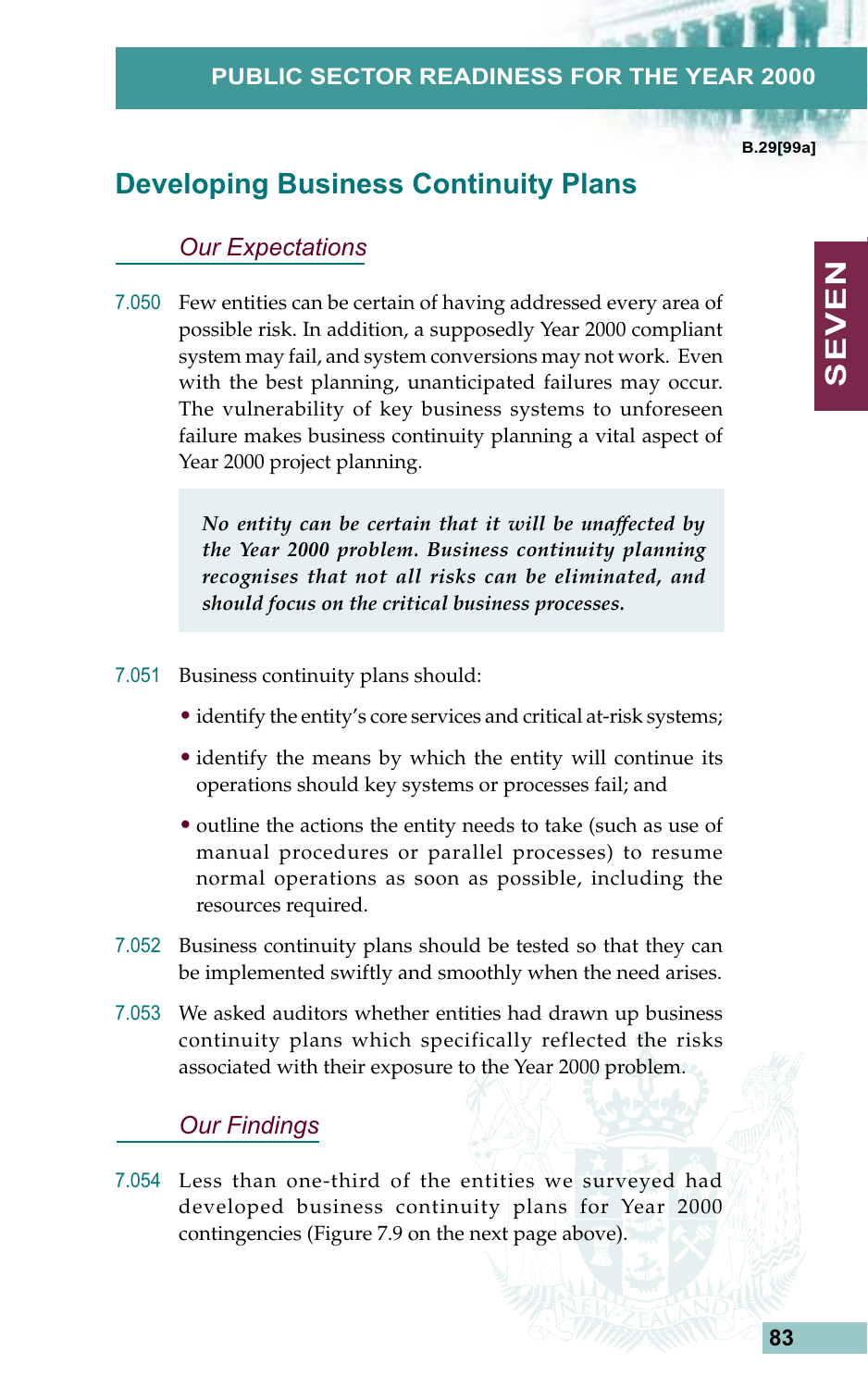# *Figure 7.9 Entities That Had Drawn Up a Business Continuity Plan for Year 2000 Contingencies*

| Group                        | Yes            | <b>No</b> |
|------------------------------|----------------|-----------|
| Government departments       | 12             | 31        |
| Hospital and Health Services | 10             | 14        |
| State-owned enterprises      | 6              | 8         |
| Crown Research Institutes    | $\mathfrak{D}$ | 7         |
| Local authorities            | 25             | 62        |
| Other public bodies          | 5              | 13        |
| <b>Totals</b>                | 60             | 135       |

7.055 The reality is that no business can be certain that its operations will not be affected by unexpected events, however well it may be prepared. Preparing for contingencies through business continuity planning must be an integral part of the Year 2000 risk management programme. This is a vital task for those entities that deliver essential services.

# **Meeting the Deadlines**

7.056 Effective project management is vital to ensure that problems will be fixed before the first impact occurs. Many entities are likely to have a range of target dates, distinguishing between critical and non-critical systems. The scale of the task and the growing scarcity of resources make meeting these deadlines a key issue.

> *Effective project management is the key to meeting Year 2000 deadlines. Entities need to know what their deadlines are, and allow enough time to complete tasks such as remediation, testing, and developing business continuity strategies.*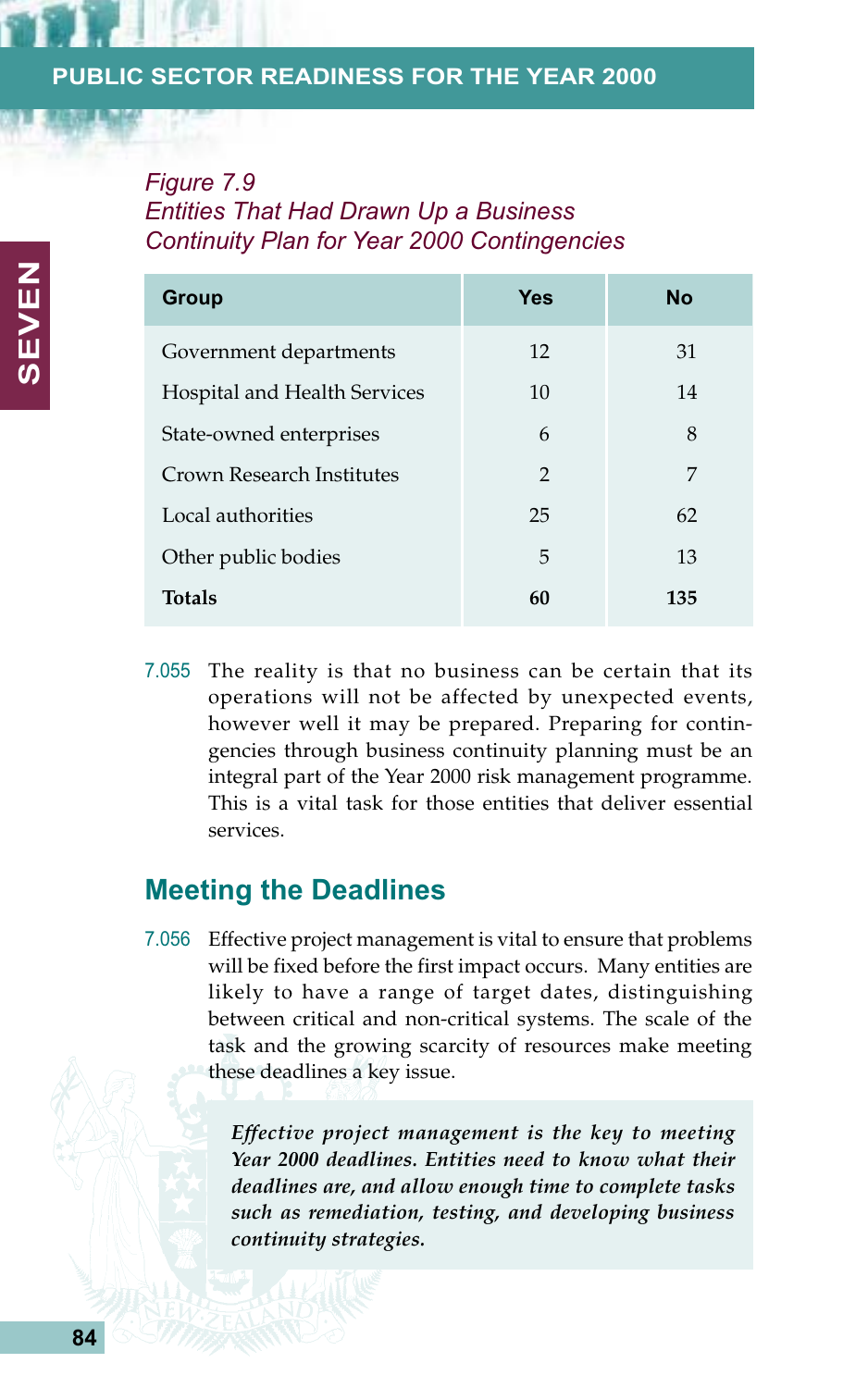**B.29[99a]**

**SEVEN**

**SEVEN** 

- 7.057 For each entity we compared the completion dates specified in the returns for our 1997 and 1998 surveys. The results of this comparison showed that in 1997 many entities had underestimated the extent of the problem and the work involved in addressing it.
- 7.058 In analysing the returns from the 1998 survey we used two main indicators to establish whether there was a potential problem in their ability to meet Year 2000 project deadlines:
	- planning completion dates after 31 December 1998; and
	- indications that the entity would not be ready before 1 July 1999.
- 7.059 We considered it reasonable to expect most entities to have completed planning by December 1998. Our survey showed that 77% of entities were likely to meet this date. We accept that, in a few cases, planning for correction or replacement may be continuing into early-1999. However, delays in completing planning may also indicate that the entity has not yet addressed key aspects of the Year 2000 risk management process.
- 7.060 Auditors reported that 69% of the entities in the survey expected to be ready for the Year 2000 by 30 June 1999. This would have left a significant number of entities with much work to complete in the final six months before 1 January 2000.
- 7.061 Taking that information together with the data on planning completion dates indicates that some entities will need to make significant progress to complete the tasks required within an acceptable time. We expect that all of the entities will have rescheduled their project timelines since our survey. Our auditors will be monitoring their ability to meet the deadlines for progress over the coming months.

# **Conclusions**

7.062 The findings from our 1998 survey and information from our discussions with monitoring bodies show that a significant number of Hospital and Health Services and local authorities still had a number of essential tasks to complete – placing them at risk of missing their deadlines.